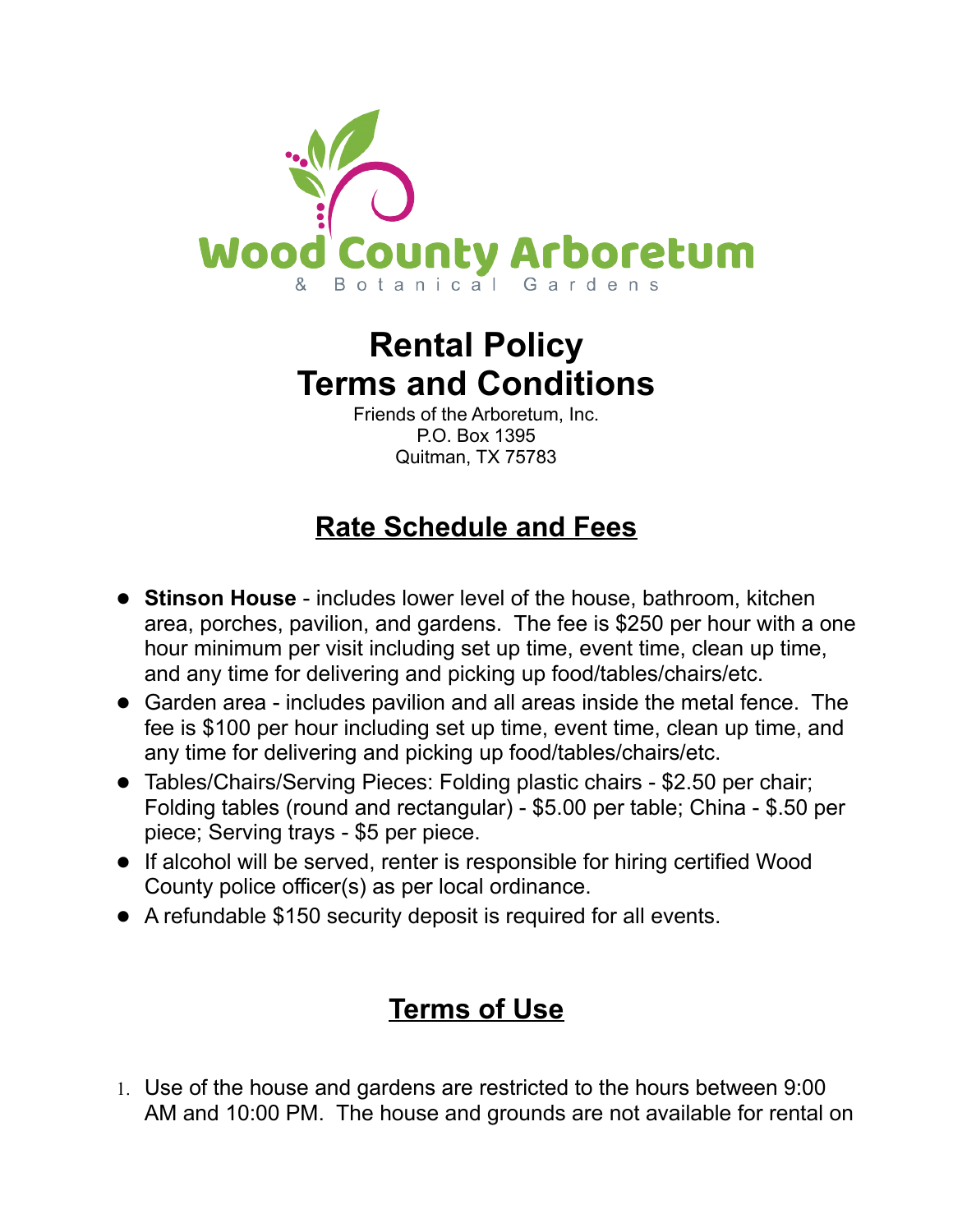the following holidays: Thanksgiving, Christmas Eve, Christmas Day, New Year's Eve, New Year's Day.

- 2. Renters agree to comply with all City of Quitman, state, and federal laws, including Internal Revenue Service regulations for collections of fees and refunds, Texas Alcoholic Beverage regulations for liquor licenses and all other regulations and legal decisions related to serving of alcoholic beverages.
- 3. Consumption of alcohol at any event at the Arboretum requires the approval of an Arboretum officer and a signed contract for the event. Renter must provide for the presence of a certified Wood County peace officer, or officers, as required by local ordinance.
- 4. The total number of people allowed in the house at any one time is limited to 50. The total number allowed on the grounds is limited to 250.
- 5. The standard rental agreement does not include the use of the upstairs. In any event, this area is to remain off-limits to the public. A special arrangement may be made for private use.
- 6. An Arboretum officer must approve the use of any electrical equipment or heaters to be used in conjunction with the rental. Specific electrical restrictions apply.
- 7. A \$150.00 security deposit is required along with a signed contract. The security deposit is a separate fee from the rental fee and is refundable after the event if all conditions of the contract are met. Rental fees are due no later than the start of the rental period.
- 8. In the event of cancellation, written notification is required seven (7) days in advance of the rental date to receive full refund of the security deposit. Cancellation after that day will result in forfeiture of the security deposit.
- 9. Contracted time is strictly enforced due to scheduling of personnel. If circumstances force additional time beyond that stipulated in the contract, additional charges will be accrued at the published hourly rate.
- 10.Renters are responsible for removal of any rental equipment rented from third party vendors immediately after an event. Renters must return any chairs/tables/equipment used outside and rented from the Arboretum to the proper storage areas immediately after an event.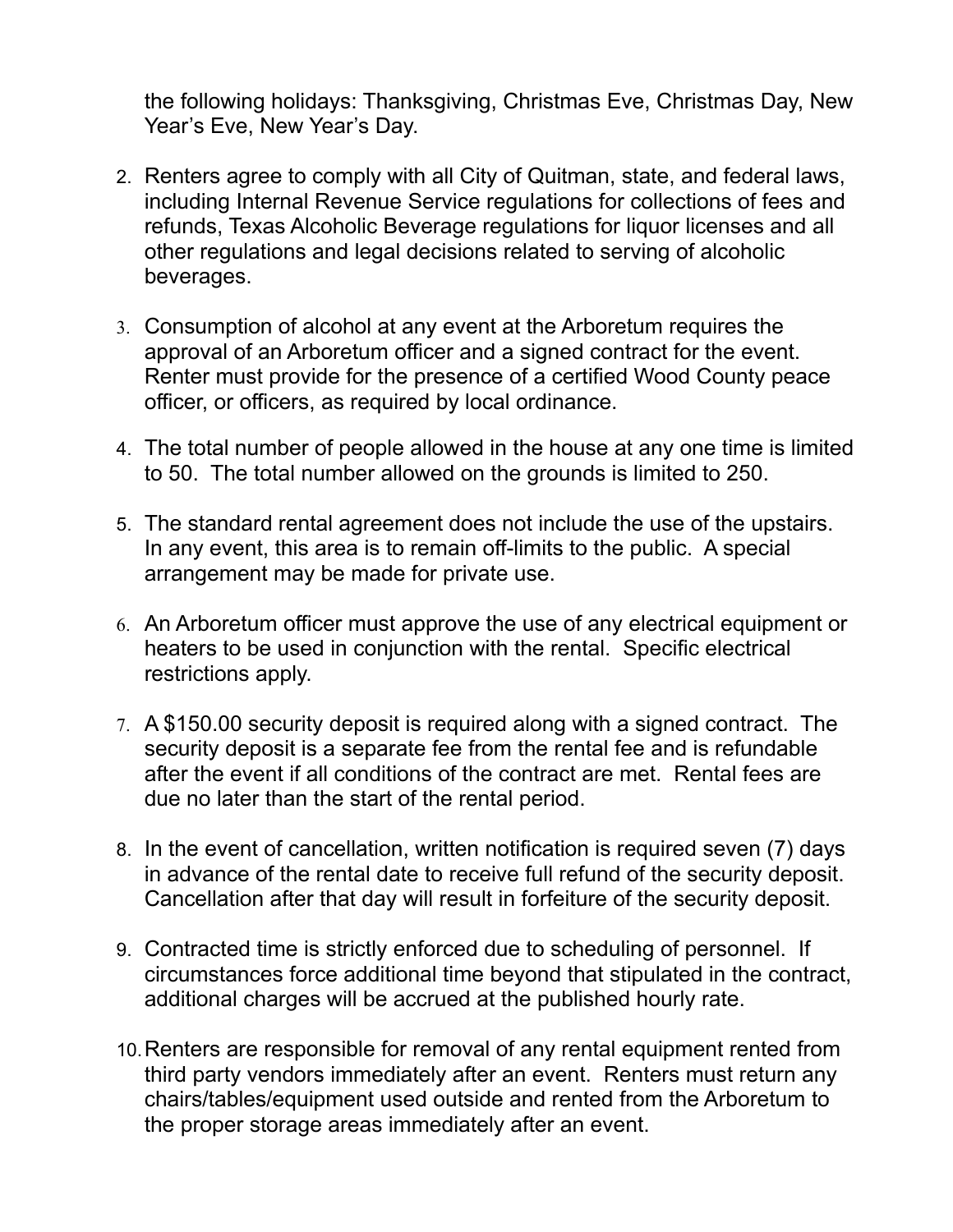- 11.All garbage must be bagged and removed from the property. Under no circumstances should food, beverages or dirty dishes be left overnight in the building or on the property. Failure to comply with this condition can result in the forfeiture of all or part of the security deposit.
- 12. No property (chairs, tables, couches, décor, etc.) may be moved or used without approval of an Arboretum officer. It is the renter's responsibility to inform guests of the Arboretum's policy regarding contents of the Stinson House. Failure to comply with this policy can result in the forfeiture of all or part of the security deposit.
- 13. All decorations, props, banners or platforms to be used for functions, including table decorations, must be approved by an Arboretum officer. Wax candles, incense, confetti, rice, decals, stickers, permanent tape and similar matter are strictly prohibited. Birdseed may be used outside of the house in the lawn area.
- 14. Arboretum personnel and security personnel are present only to provide protection for the building and its contents. Arboretum personnel and security personnel are not allowed to carry equipment or other items for renters as related to house and gardens use for an event.
- 15. Renters release the Arboretum from all liability associated with loss, personal injury or death related to use of the Stinson House or Garden area.
- 16.Individuals or organizations renting the Stinson House agree to assume all responsibility and liability for any damages done to the gardens, building or its contents by themselves, their members, guests or organizations employed by them to facilitate their event.
- 17.Smoking inside the Stinson House is absolutely prohibited.
- 18. Use of any insect spray in the house or in the garden areas requires the prior approval of an Arboretum officer.
- 19.The Stinson House kitchen is NOT designed/authorized for commercial cooking. This area is to be used for plating food to be served to your guests. Caterers should be prepared to bring heated food in hot boxes to keep it warm for your event